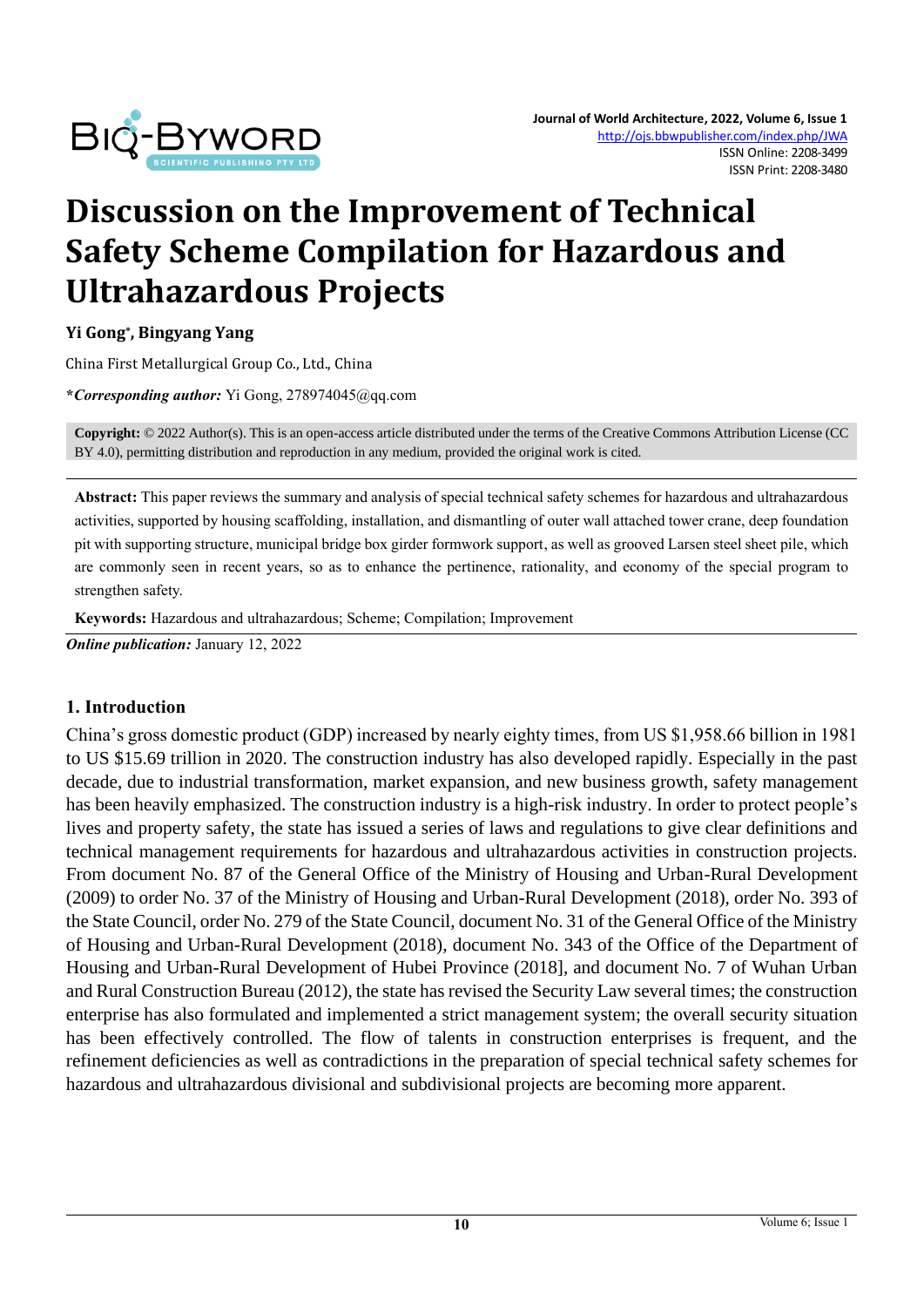## **2. Deficiency analysis and compilation improvement suggestions of special scheme for scaffold**

Scaffolding here mainly refers to the floor type and cantilever scaffold of civil buildings as well as falsework.

#### **2.1. Floor-type scaffold**

At present, the floor-type scaffold is mainly used in buildings with a height of less than 50 meters: low rise, small high-rise, or podium of high-rise buildings. The main deficiencies of the special scheme are reflected in three aspects.

### **2.1.1. Lacking detail in the preparation of the basic treatment scheme**

Most of the floor-type scaffold are located on the relatively soft backfill soil; the compaction requirements of the backfill are vague, and the label, width, and drainage organization of the backfill concrete foundation are unclear [1] .

The compactness requirements shall be specified in the preparation and lifting of the scheme, and the plan details of each building or special parts and the section diagram of specific construction methods of the foundation shall be drawn. Only in this way can the construction be guided, the inspection be measured, the safety be guaranteed, and the measurement be based.

### **2.1.2. Rough content in scheme preparation**

In order to avoid management inspection, the prepared scheme covers the small with the large and disregards the economy. In order to meet the requirements of national, industrial, and local government laws and regulations as well as the management inspection, the scheme preparation is represented by the working condition of the floor-type scaffold with higher height, and then it is stipulated that floor-type scaffold with a lower height shall implement the working condition scheme of the floor-type scaffold with a higher height. Although the plan is formulated and the plan itself is safe, the implementation is all empty talk. Due to the great difference in the actual investment in erection span, step distance, and foundation treatment of 10 meters, 20 meters and 30 meters floor-type scaffold, it is difficult for subcontractors and operators to implement this scheme. As a result, there is no scheme construction but an increase in potential safety hazards.

Therefore, in the preparation of the scheme, safety check calculation should be carried out one by one according to the required height of the scaffold erection with reasonable span and step distance. After comparative analysis, the conclusions that can be merged should be summarized, and detailed drawings should be provided to clarify specific individual buildings or areas, so as to implement the scheme and ensure safety<sup>[2]</sup>.

## **2.1.3. Working conditions differ from the actual construction conditions**

It is mainly reflected in single multistorey public buildings and commercial podium buildings of group buildings. As the column spacing and storey height of the buildings are generally large, even if the wall connecting parts are set according to the "three steps and three spans" safety calculation software, the design dimensions of the column spacing and the storey height still do not meet the calculation conditions of the safety software. This is the common in-current design.

Therefore, after the safety check is passed, the prepared plan should be formulated according to the specific building or area and environmental conditions; the corresponding frame floor should be added with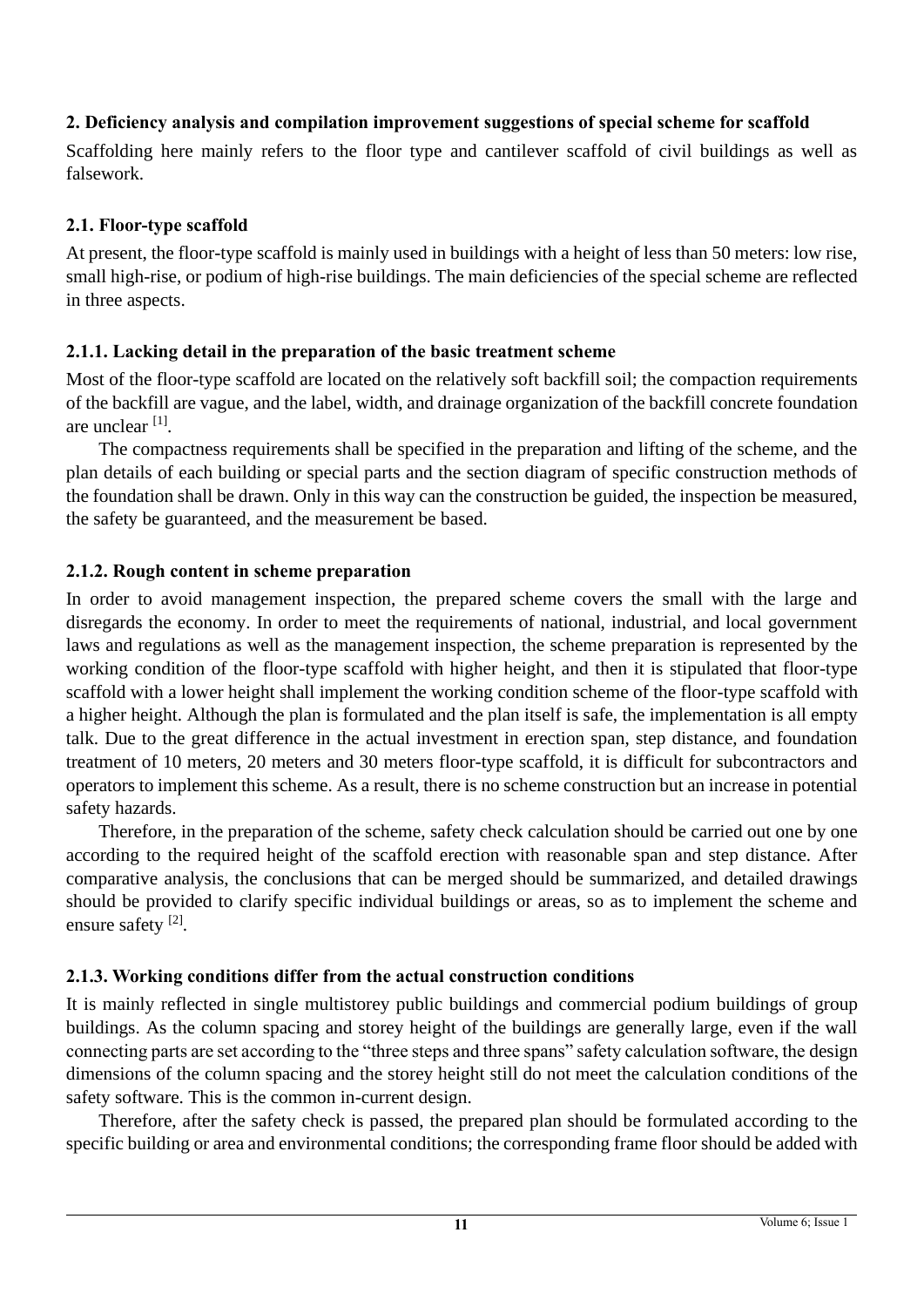holding columns and upper floor beams, slabs, and other implementable parts. Measures such as adding wall fittings or ground bracings and drawing plans should be included to mark them.

## **2.2. Cantilever scaffold**

The cantilever scaffold is an outer frame scheme widely used in high-rise buildings. The scheme basically meets the requirements of the height limit of the cantilever layer height of the frame body of 18 meters, and its safety has greatly improved. The main deficiencies of the special scheme are reflected in two aspects.

## **2.2.1. Lacking detail in construction scheme drawings**

The safety checking calculation of the scheme can be guaranteed, but there is a lack of detailed construction scheme drawings. There are great differences in terms of the structural components among different types of architectural plane designs. The design layout of the fire evacuation ladder, elevator shaft, and pipe space in the building plane design layout is different, and the structural design of the column grid, column section size, shear wall, and corner on the structural plane is different. This has a great impact on the layout of steel beams supported by the cantilever scaffold <sup>[3]</sup>. It is not enough only to safely check the layout dimensions of the steel beam supported by the cantilever scaffold, the calculation parameters of the section, the length dimensions of the steel beam components, and the layout diagram.

Therefore, based on the parameters of safety calculation, it is necessary to supplement the layout drawing of cantilever scaffold supporting steel beam of specific building design type, clarify the plane size and section as well as the length size of steel beam components, and to be more detailed on the evacuation ladder, elevator shaft, pipe, corner, and other key parts. In this way, the construction preparation will be more sufficient, the construction guidance will be more specific, the assembly and disassembly will be more convenient, and the safety will be more guaranteed.

## **2.2.2 Neglecting the systematicness of the scheme**

The influence of vertical transportation (tower crane and passengers-goods elevator) layout on the external frame is easily neglected. The outer scaffold mainly provides safety protection for high-altitude operation and operation platform for exterior facade decoration. The preparation and implementation of the outer frame scheme is easily neglected in the preparation of the outer frame before the vertical transportation layout. In this way, when installing vertical transportation equipment, the erected and closed frame needs to be disassembled and reinforced. At this time, not only will the investment be higher, but the stability of the outer frame will also be tested.

Therefore, the space requirements for the layout, installation, and use of vertical transportation equipment should be fully considered when preparing the special plan for outer scaffold; in addition, the treatment and strengthening measures within the scope of vertical transportation equipment should be specified on the elevation of outer scaffold erection, so as to minimize the impact on the safety and stability of the outer frame when installing vertical transportation equipment as well as to save investment  $^{[4]}$ .

## **2.3. Falsework**

The hazardous and super-hazardous schemes of falsework mainly include co-construction of house construction, apartment building, BCD business building, basement, and high-rise podiums formwork support scheme. The common features of these buildings are high storey height, large bay, deep beam, thick plate, primary and secondary beams, staggered arrangement of shear walls, and atrium in the building.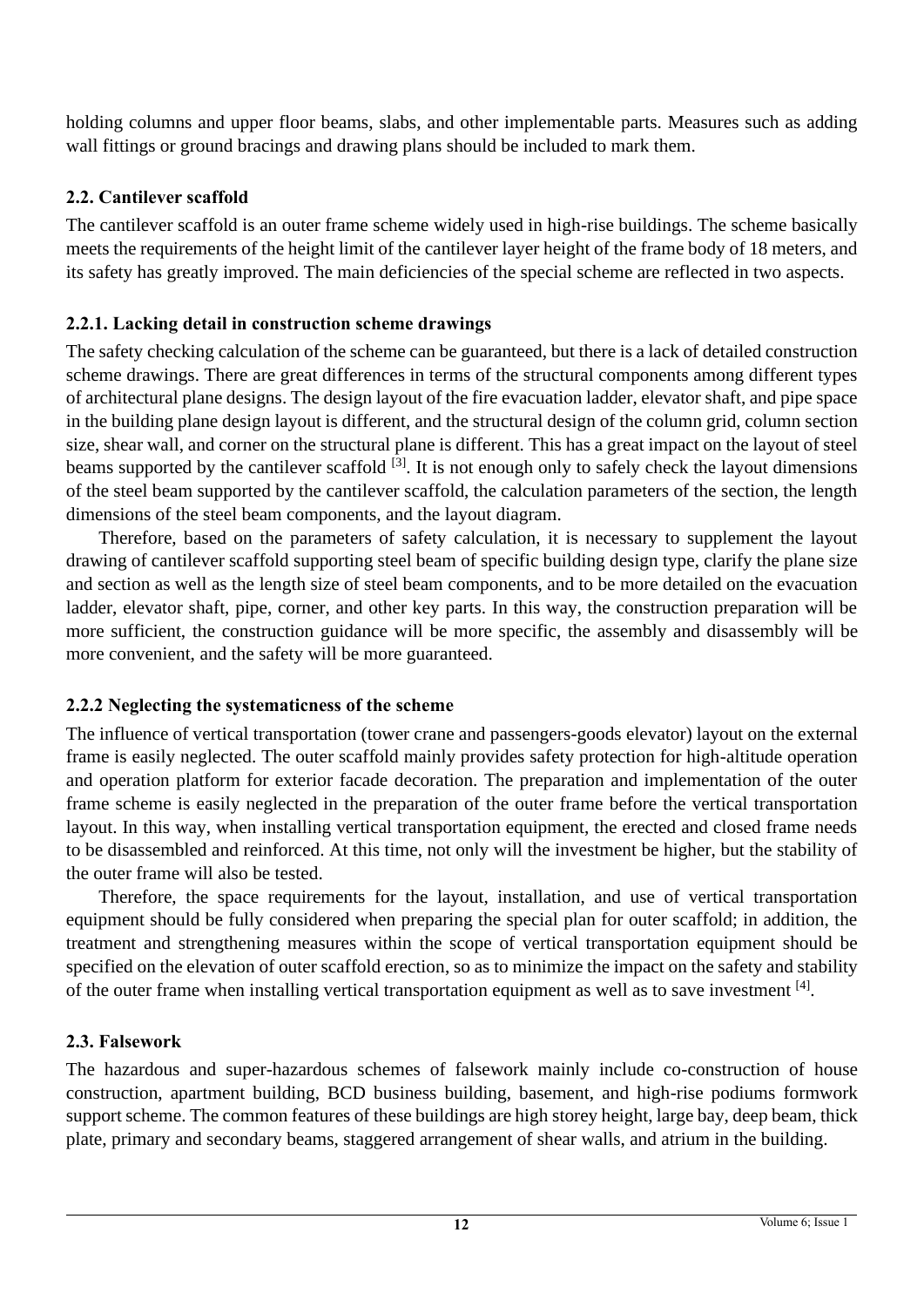At present, the safety checking calculation with the help of software is basically not a problem for the calculation. The deficiencies in the aforementioned housing construction scheme for falsework are discussed below.

### **2.3.1. Neglecting the construction operation space**

The support frame does not leave 250-300 mm space for template installation, dismantling, and reinforcement on the outer surface of the beam, column, and shear wall, especially for deep beam and high fat column. The space distance is insufficient when workers install, reinforce, and dismantle the template. This requires that on the basis of safe working conditions, the parameters of the opposite rod should be adjusted reasonably, the need for appropriate operating space should be fully considered, and the parameters of safe working conditions as well as secondary safety hazards due to insufficient operating space should be avoided.

## **2.3.2. Neglecting the safety check calculation for the side formwork of deep beam and high fat column**

During the safety check calculation of falsework, it is mainly for the frame body. It seems that the side template of deep beam and high fat column has no direct relationship with the support. In fact, if there is a weak point at the side mold of the tall formwork, it will cause overall harm to the safety of the support system. Therefore, when examining the drawing design and scheme, it is necessary to be strict and carry out scheme design as well as safety checking calculation for the side template of deep beam and high fat column to ensure a perfect overall scheme.

## **2.3.3. Insufficient overall planning and selection as well as lacking local enhancement schemes**

Due to the characteristics of high building floor height, large spaces, deep beam, thick plate, and staggered arrangement of primary and secondary beams and shear walls, it is appropriate to carry out safety checking calculation on various support methods and layout parameters of primary and secondary beams as well as plate template supports on the same floor or construction section on the same floor, so that the vertical and horizontal parameters of primary and secondary beams and plates can be the same or meet the multiple levels on the basis of safety. For example, the plate vertical bar is 900 x 900 mm, the longitudinal spacing of the main beam vertical bar is 300 / 450 mm, the secondary beam is 450 / 600mm, etc. In that way, the plate, main beam, and secondary beam vertical bars are in the multiple level in the longitudinal or transverse direction, the horizontal bars can be smoothly connected into a straight line in the multiple level spacing, and part vertical rods that do not have a single horizontal rod (longitudinal or transverse) connected to the whole within the multiple stage spacing can be reinforced with eight struts; Then, in the same layer or construction section, the frame can be connected as a whole to enhance the integrity and stability of the frame (as shown in **Figure 1**).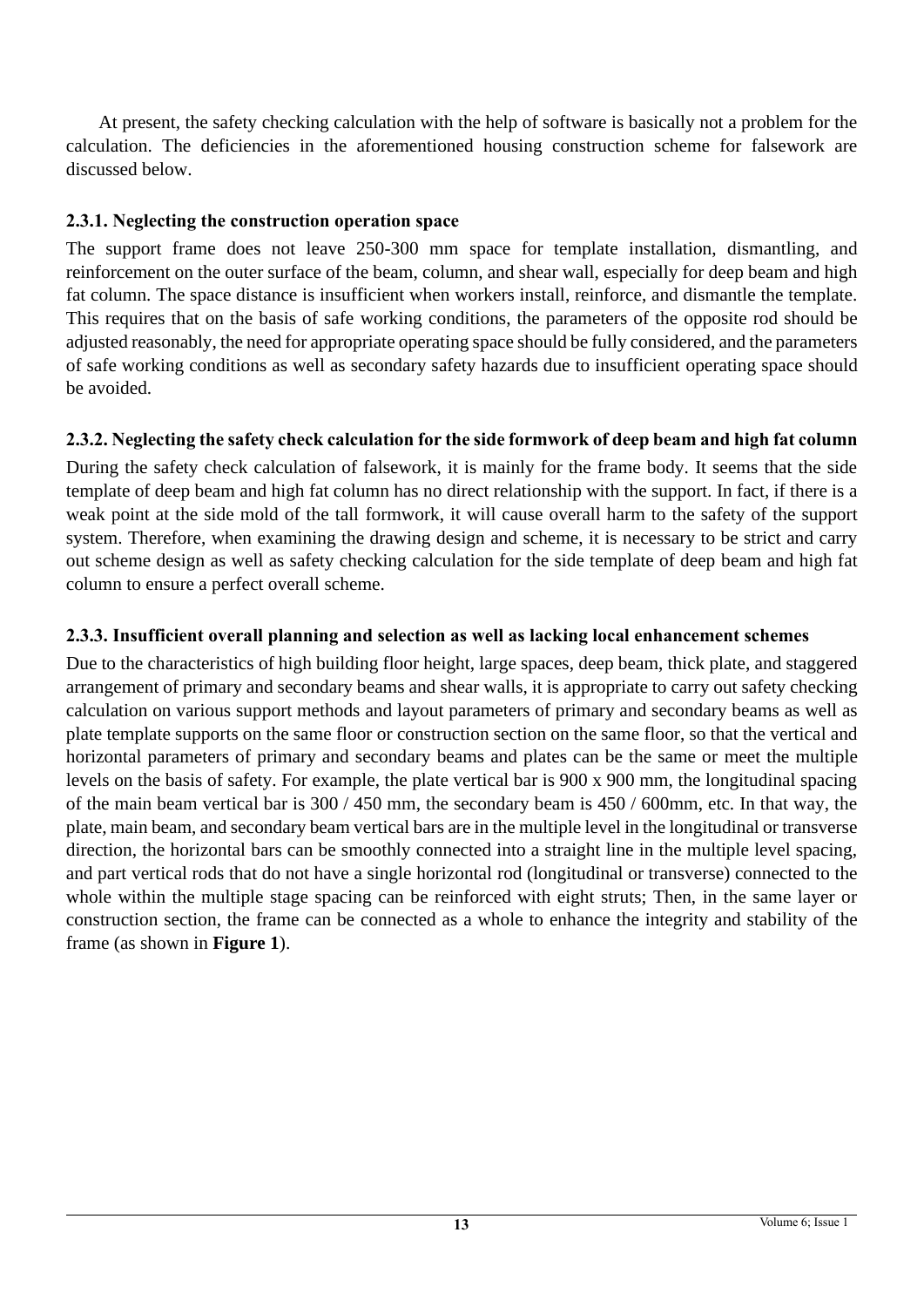

**Figure 1.** A construction drawing of the full framing layout adjusted according to safety check conditions (example)

The lack of local reinforcement scheme is mainly when high-rise buildings are constructed. The ground pump and distributing rod scheme is adopted for concrete pouring of high-rise buildings. The test shows that 2 kN resistance increases at each 90° elbow of the pump pipe, and its reaction force is transmitted to the falsework support system, causing damage to the stability of the falsework support <sup>[5]</sup>. Therefore, in the scheme, reinforcement measures should be taken for the bottom support frame of the material distributor boom, and reinforcement measures or reduction of resistance measures should be taken for the pump pipe at the horizontal and vertical turning parts.

### **2.3.4. Emphasizing on the densification of upright tubes, while neglecting the adjustment of horizontal pole spacing in the design of beam height support scheme**

In this case, there is a high possibility of having too dense upright tubes, which would be difficult for construction operation, especially for the support of deep beams. The is due to the insufficient analysis of the software calculation results. In case of nonconformity, it is easy to simply judge that the bearing capacity of the upright tubes is insufficient, and the influence on the horizontal spacing of the high-formwork supports as well as the overall stability parameter i (radius of gyration) of the frame is not deep. At the same time, it is too inertial to think that the step distance of the upright pole is 1800 mm. In fact, for the height of Chinese people, the step distance of 1650-1700 mm is more convenient to fasten bolts. Therefore, the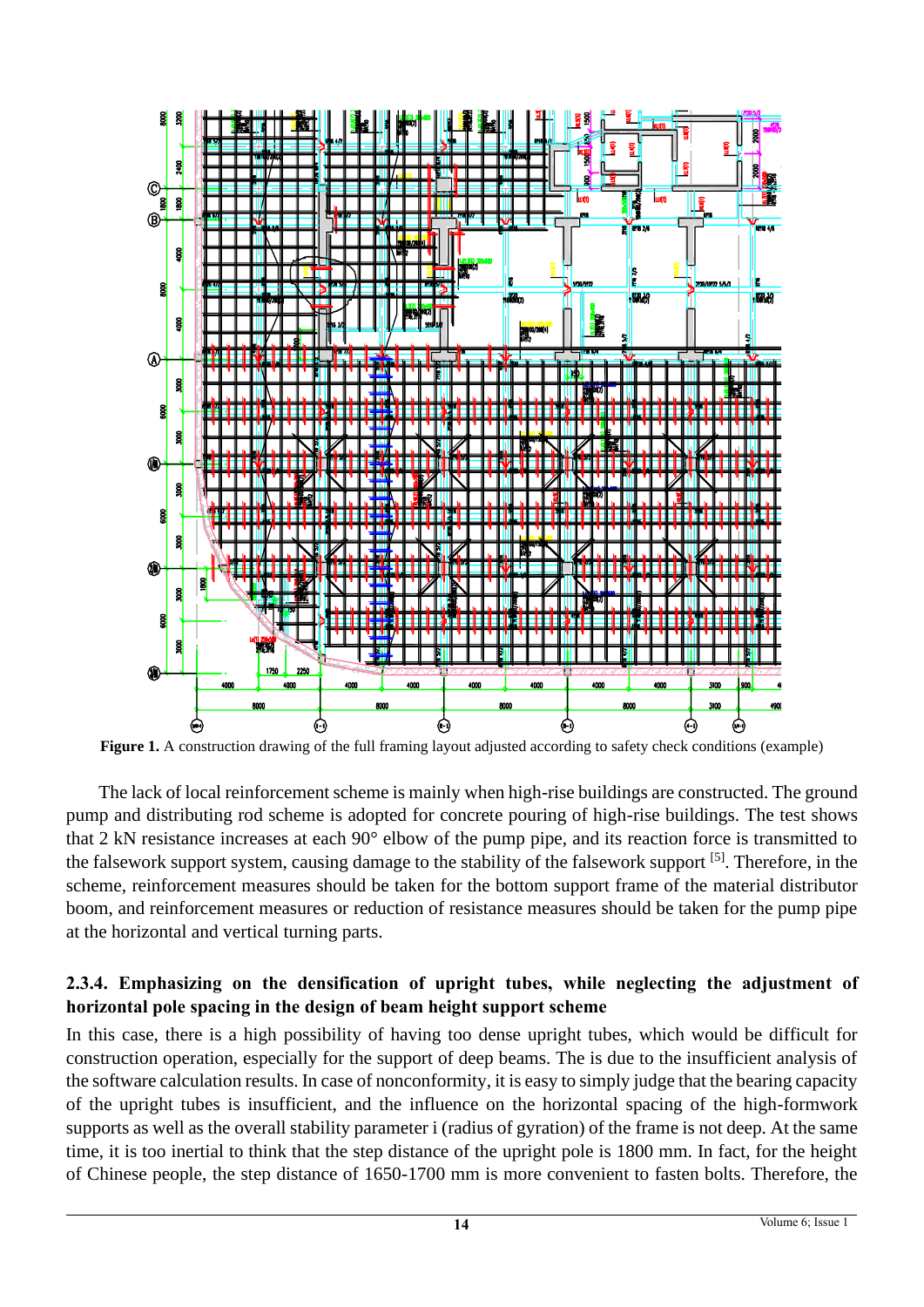results should be deeply analyzed when setting the scheme parameters, and a safe, economic, and convenient construction scheme should be given priority.

### **3. Deficiency analysis and compilation improvement suggestions of special scheme for outer wall attached tower crane**

Tower cranes are the main mode of vertical transportation in the construction of high-rise and super-high structures in housing construction. There are several deficiencies in the preparation of the special scheme for outer wall attached tower cranes.

#### **3.1. Emphasizing on the coverage radius and demolition space requirements, while neglecting the impact on essential building components**

High-rise and super high-rise buildings basically have one or more basements, the red line of ground buildings is less than the outdoor side line of the basement, and there are many podium structures. In this way, the outer wall attached tower crane basically passes through the basement and podium structures. Due to the neglect of the impact of tower crane crossing on important building components, the main beams of basement and podium are often cut off during crossing, which has an adverse impact on the main structure in addition to creating potential safety hazards. Therefore, in the layout of tower cranes, the main structural members of the corresponding crossing area should be carefully checked and avoided; otherwise, BIM technology should be used for collision inspection.

#### **3.2. Emphasizing on the space requirements for tower arm removal, while neglecting the requirements for safety and environmental conditions for wall connecting points removal**

It is easy to arrange the connecting points at the smooth front gable area in the layout of the wall fittings. There are no protruding components, such as canopy, and it is far away from the opening for workers to enter and exit. When removing the connecting points, there is no safety platform at high places or environmental conditions for better erection of safety platform. Therefore, when setting wall connecting points, it is necessary to consider the safety requirements and environmental conditions for the next demolition or the conditions to facilitate the formulation of safety measures.

#### **3.3. Emphasizing on anti-collision in the final use state, while neglecting the use collision in the gradual lifting process**

The construction schedule is often different from the actual progress, which means that the lifting section and supporting wall formulated in the scheme are different from the actual progress requirements, so that the installation progress, sequence, as well as horizontal and vertical distance of adjacent tower cranes are different in the process of lifting section, or the independent height behind the supporting wall is greater than the limit height in technical documents.

Therefore, it is necessary to reasonably implement the plan and organization, dynamically monitor the construction process, as well as timely adjust the construction progress or increase the supporting wall measures.

#### **4. Deficiency analysis and compilation improvement suggestions of scheme for deep foundation pit with supporting structure**

Deep foundation pit construction is a divisional project with great impact of safety accidents, in which the deep foundation pit with supporting structure is more dangerous.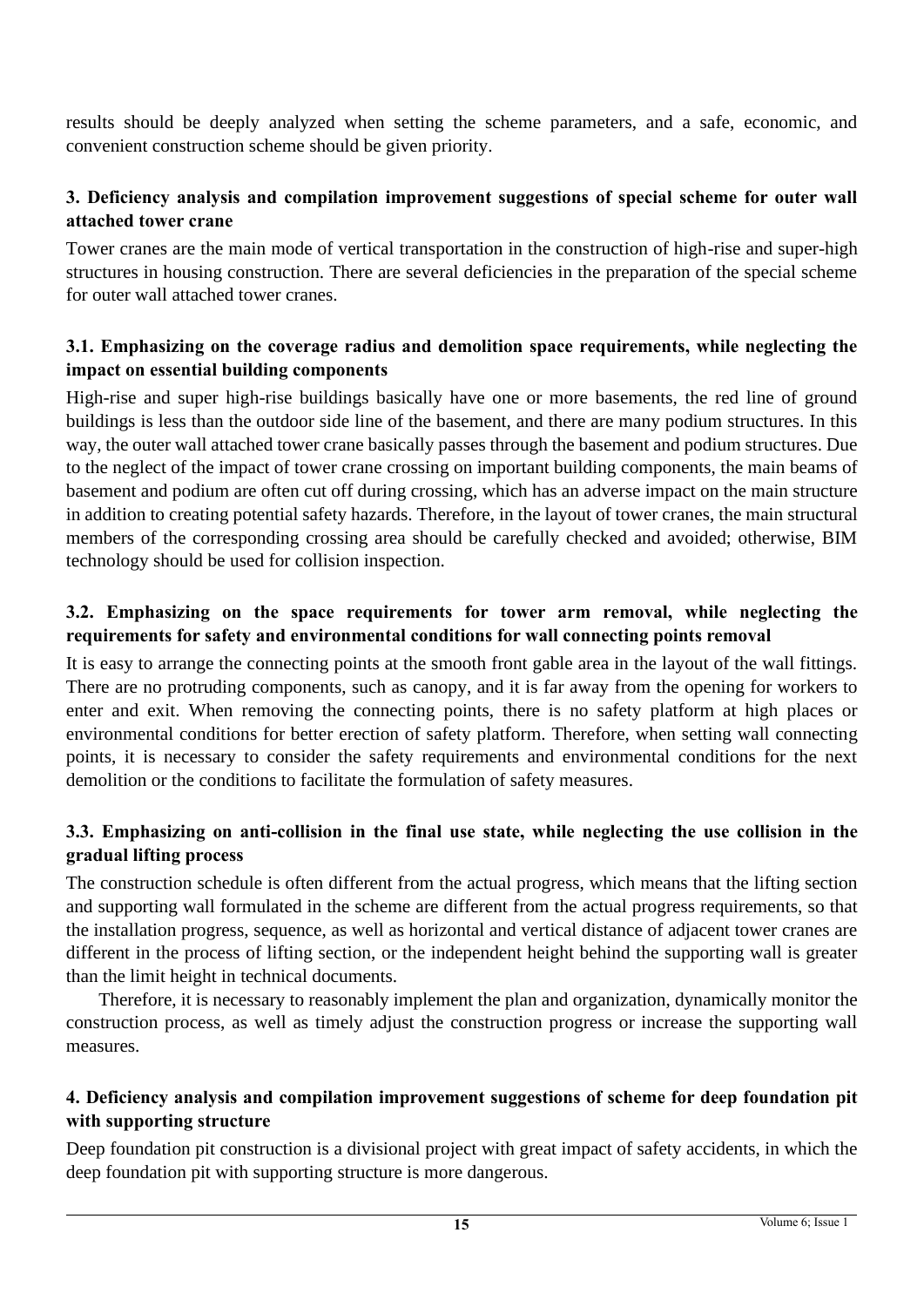## **4.1. Unclear description of the features captured in the project profile**

In many schemes, the project overview of deep foundation pit is copied from the general design of construction organization, and the hydrogeological introduction is copied from the text description of geological exploration report. The general introduction of targeted deep foundation pit design scheme is less, and the geological and hydrological parameters required by the scheme are simple. The expression of the later lacks substantive bedding and support for the deep foundation pit. This is also a large program with little substantive content.

#### **4.2. Unclear key processes**

The scheme describes the construction of conventional construction support piles, mixing piles, and horizontal support beams in detail; however, the key processes of drainage, earthwork excavation, and horizontal support beam demolition are unclear.

### **4.2.1. Deep well dewatering scheme**

In the deep well dewatering scheme, the hole forming process is more detailed, but there are few schemes and preventive measures on how to prevent blind wells, control water level, and backfilling the well hole. In drainage, the discharge direction of deep well drainage, the number of wells, the acceptance of peripheral municipal pipe network, the slope and section size of pit top drainage ditch, as well as the measures to prevent leakage are rarely involved.

### **4.2.2. Earth excavation scheme**

In the earth excavation scheme, the dewatering effect, ramp construction, protection of horizontal support beam and the dewatering well pipe in the pit, layout description, and drawings of foundation pit monitoring points are insufficient, and some even omit the process of deep well dewatering directly in the process flow and schedule.

#### **4.2.3. Foundation pit with more than two layers of horizontal support beams**

For foundation pit with more than two layers of horizontal support beams, the key points of operation and control for the transformation of force transmission system before the removal of horizontal support beams are not clear.

## **4.3. Weakening of traditional on-site inspection, dangerous situation judgment, and disposal scheme**

In terms of foundation pit monitoring, the scheme focuses on the monitoring scheme of technical means and weakens the traditional on-site inspection, dangerous situation judgment, and disposal scheme. According to practical experience, the traditional on-site inspection, dangerous situation judgment, and disposal scheme are more timely than the monitoring scheme of technical means, which can make comprehensive judgment and quick response better in combination with specific engineering site environment.

Due to the complexity, unpredictability, professionalism, technical content, and high construction practice requirements of deep foundation pit construction, in-depth study and practice summary are the main ways to improve.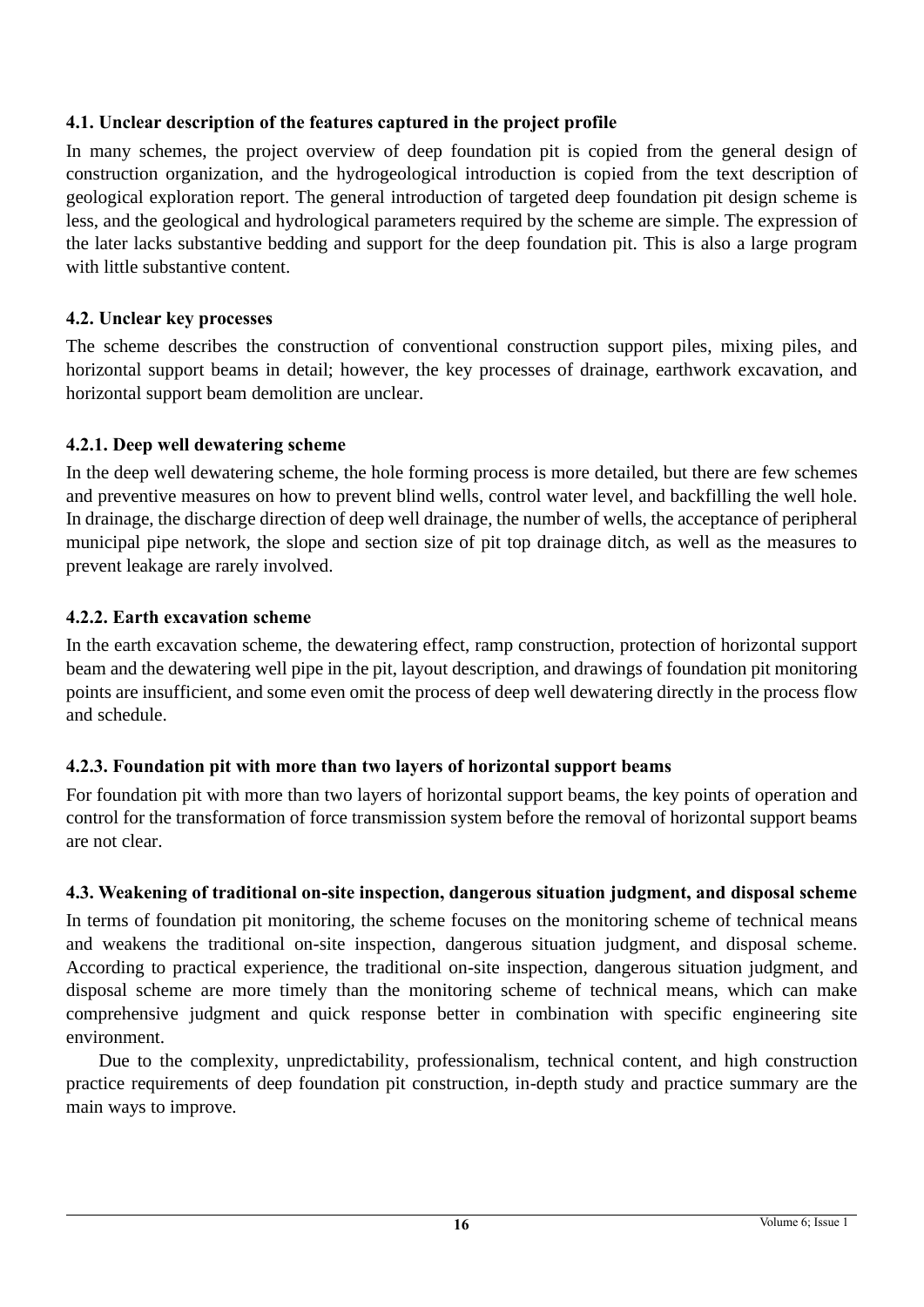## **5. Deficiency analysis and compilation improvement suggestions of special schemes for municipal bridges**

The special scheme for municipal bridges mainly discusses the special scheme for municipal concrete castin-situ box girder support. Its deficiency is similar to the deficiency of the formwork support scheme of high space, large span, as well as beam and slab in the room. The lack of pertinence and rationality leads to poor enforceability and economy, resulting in increased safety risk.

#### **5.1. Insufficient scheme refinement**

The construction load of cast-in-situ box girder has several section characteristics: near the support, outside the cantilever plate, standard section web and bridge plate, middle transverse beam, prestressed anchor, and tensioned serrated block. In scheme planning, the feature block is not fine; in addition, the multi-scheme comparison and selection are insufficient, leading to a waste of turnover materials or insufficient local safety degree. Moreover, the scheme is difficult to be implemented. Therefore, it is necessary to deeply study the drawings, accurately analyze the live load of the block, compare and select multiple schemes, as well as make overall planning.

#### **5.2. The preloading and measurement are not in strict accordance with the requirements of the specifications and regulations in actual construction**

The design of the elastic compression deformation of the formwork support material, the clearance of the rod assembly, the compression deformation of the foundation, and the suboptimal or missing foundation, especially the cast-in-situ box girder with high height and large load, greatly influence the safety. If there is sufficient estimation and calculation for the above situation during scheme preparation, there will be more instructive data, and corresponding remedial measures can be taken. Although the construction specifications and corresponding regulations have the requirements of preloading the formwork support on the construction site, the preloading and measurement are not in strict accordance with the requirements of the specifications and regulations in the actual construction. Therefore, it is advisable to seriously extract the above parameters required by the technology and calculate them as well as to take appropriate measures to avoid the above errors in the construction scheme, thus avoiding the adjustment of the frame body after preloading, the instability of extra-standard deformation, and extraction in the construction of concrete.

#### **6. Deficiency analysis and compilation improvement suggestions of Larsen steel sheet pile supporting scheme for municipal trenches**

The Larsen steel sheet pile supporting scheme has been adopted for many projects with support requirements in municipal trenches. From the approved schemes, there are some deficiencies.

#### **6.1. Failure of the self-gravity drainage trench in preparing specific measures according to the depth, soil, and hydrological conditions**

The gravity drainage trench flows with the help of hydraulic gradient, so the mileage length is long. Therefore, the trench depth shows a gradual trend with a continuous change in the depth. There are great differences in the soil and hydrological conditions. At the same time, there are also differences in the construction environment around the trench in the city.

Therefore, before preparing the plan, it is necessary to carefully study the drawings, geological exploration data, site survey, and historical data investigation. If necessary, supplementary geological survey and field environmental measurement should be conducted. During preparation, different sections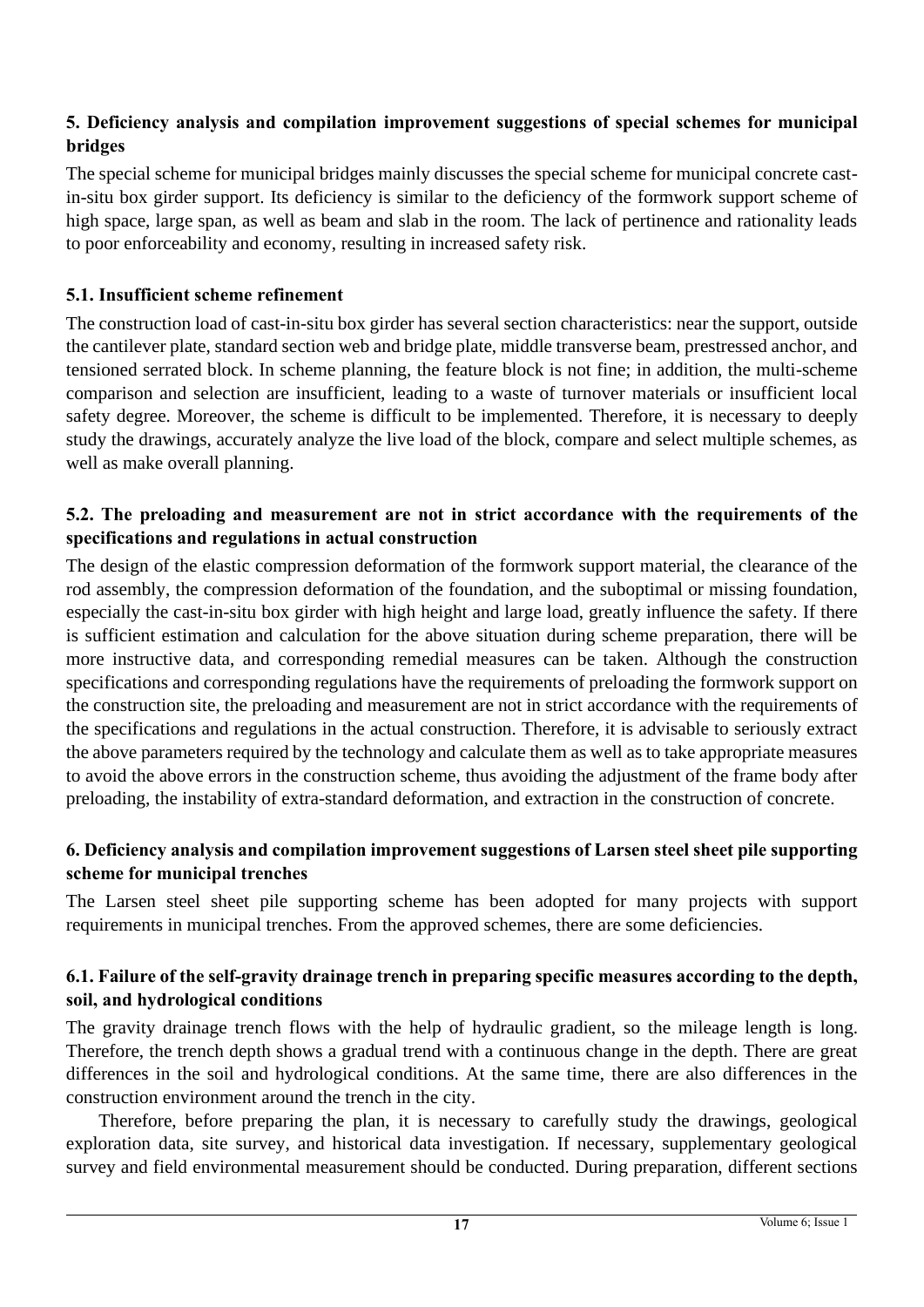should be divided according to different characteristic conditions; then, corresponding measures and schemes should be formulated.

## **6.2. Lacking detail in the preparation of the scheme and weak guidance**

It is difficult to press the Larsen steel sheet pile into clay with a depth of 5 meters and a foundation bearing capacity of more than 20 tons in accordance with the working conditions of the scheme. On site, Larsen steel sheet pile is often excavated to an appropriate depth before construction, and then horizontal support is effectuated while excavating. Good retaining pressure can be obtained only when the soil wall is closely adhered to. In this way, a layer of earthwork is excavated first, and then pile pressing changes the scheme design condition. At this time, the preparation scheme would be predictable, so the filler at the back of Larsen steel sheet pile should be compacted before excavation and after the installation of horizontal support. In this way, it can avoid the sliding of the back wall and the destruction of the surrounding buildings under the influence of external environment when the trench earthwork continues to construct. There are also some super-deep trenches that use holes in the construction of Larsen steel sheet pile first, and there will also be loose adhesion or soft soil on the back wall between the lead hole and the Larsen steel sheet pile, so measures should be assumed in the preparation of the scheme. When the anchorage depth of Larsen steel sheet pile is insufficient, a plan should be formulated during preparation. If the number of layers of intermediate horizontal support or the foot support at the bottom of the trench increase, the construction section should be as short as possible, the process connection should be close, and the patrol inspection of the trench as well as the surrounding environment should be strengthened.

## **7. Conclusion**

From the review of the scheme, this paper discusses several deficiencies and suggestions that need to be supplemented and improved based on personal experience. When preparing the scheme, "safety first" is affirmative; the rationality, operability, and economy of the scheme greatly affect its safety. At the same time, scheme preparation and construction operation support each other and have their own emphasis on safety control. Construction operation is much more complex for safety management compared to scheme preparation. Studies on this are still insufficient; therefore, it would be beneficial for other researchers or experts to contribute their experience to fortify this research.

## **Disclosure statement**

The authors declare that there is no conflict of interest.

## **References**

- [1] Li K, Xu J, 2020, Analysis of Construction Case of High Support Formwork for Large and Dangerous Engineering. Mechanical and Electrical Information, 2020(9): 3.
- [2] Zhou J, 2020, Construction Technology Scheme and Field Risk Control of Dangerous Engineering. Jiangxi Building Materials, 2020(5): 2.
- [3] Wang Y, Wang X, 2020, Research on Construction Scheme Design and Review of Dangerous Construction. Building Technique Development, 2020(14): 2.
- [4] Liu J, Ding Q, 2019, Key Points of Special Construction Plan Preparation of Tall Formwork. Engineering Quality, 37(2): 3.